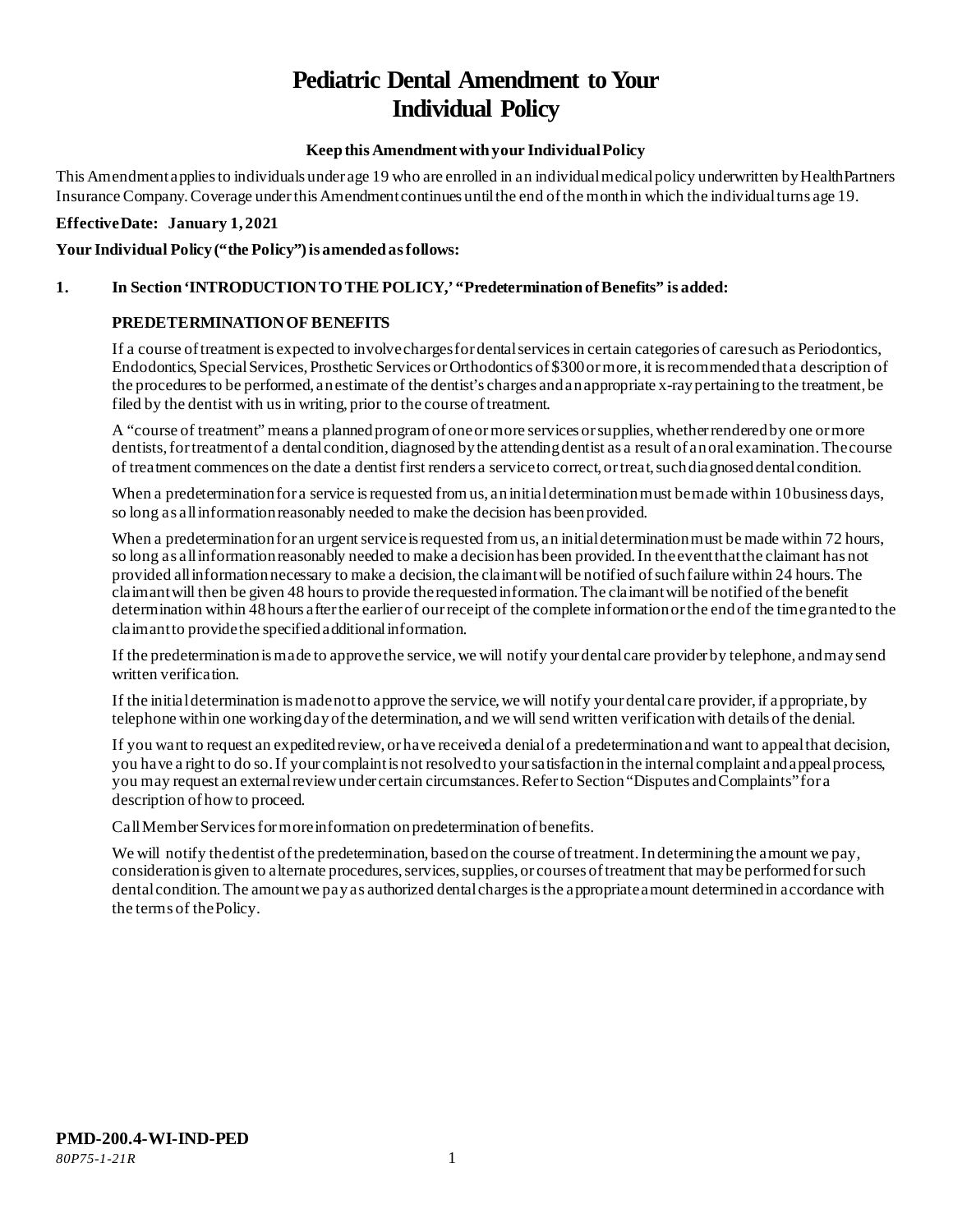If a description of the procedures to be performed, and an estimate of the dentist's charges are not submitted in advance, we reserve the right to make a determination of benefits payable, taking into account alternate procedures, services, supplies or courses of treatment, based on accepted standards of dental practice.

Predetermination for services to be performed is limited to services performed within 90 days from the date such course of treatment was approved by us. Additional services required after 90 days may be submitted in writing, as a new course of treatment, and approved on the same basis as the prior plan.

#### **2. In Section 'DEFINITIONS OF TERMS USED,' the following definitions are added:**

**Clinically Accepted Dental Services.** These are techniques or services, accepted for general use, based on risk/benefit implications (evidence based). Some clinically accepted techniques are approved only for limited use, under specific circumstances.

**Consultations**. These are diagnostic services provided by a dentist or dental specialist other than the practitioner who is providing treatment.

**Cosmetic Care.**These are dental services to improve appearance, without treatment of a related illness or injury.

**Customary Restorative Materials.** These are amalgam (silver fillings), glass ionomer and intraorally cured acrylic resin and resin-based composite materials (white fillings).

**Date of Service.** This is generally the date the dental service is performed. For prosthetic, or other special restorative procedures, the date of service is the date impressions were made for final working models. For endodontic procedures, date of service is the date on which the root canal was first entered for the purpose of canal preparation.

**Dentally Necessary.**This is care which is limited to diagnostic examination, treatment, and the use of dental equipment and appliances and which is required to prevent deterioration of dental health, or to restore dental function. The insured's general health condition must permit the necessary procedure(s). Decisions about dental necessity are made by HealthPartners Insurance Company.'s dental directors or their designees.

**Dentist.**This is a professionally degreed doctor of dental surgery or dental medicine who lawfully performs a dental service in strict accordance with governmental licensing privileges and limitations.

**Elective Procedures.**These are procedures which are available to patients but which are not dentally necessary.

**Emergency Dental Care.** These are services for an acute dental condition that would lead a prudent layperson to reasonably expect that the absence of immediate care would result in serious impairment to the dentition or would place the person's oral health in serious jeopardy.

**Endodontics.**This is the treatment of diseases of the dental pulp. Endodontics includes root canal therapy, pulp capping procedures, apexification and periapical procedures associated with root canal treatment.

**Medically Necessary Orthodontic Services.**These are comprehensive medically necessary services covered for pediatric dental insureds who have a severe handicapping malocclusion related to a medical condition resulting from congenital, craniofacial or dentofacial malformations involving the teeth and requiring reconstructive surgical correction in addition to orthodontic services.

**Oral Surgery.** This is routine surgery involving teeth or alveolar bone, including extraction and alveolectomy. Oral surgery may include other oral treatment and surgery, if a dentist considers it dentally necessary. Oral surgery does not include orthodontia, orthognathic surgery, and placement of dental implants or surgical care that is necessary because of a medical condition.

**Orthodontics.** This is medically necessary dental care for the correction of severe handicapping malocclusion of teeth using appliances and techniques that alter the position of teeth in the jaws.

**Orthognathic Surgery.** This is oral surgery to alter the position of the jaw bones.

**Periodontics.** This is non-surgical and surgical treatment of diseases of the gingiva (gums) and bone supporting the teeth.

**Prosthetic Services.**These are services to replace missing teeth; including the prescribing, repair, construction, replacement and fitting of fixed bridges and full or partial removable dentures.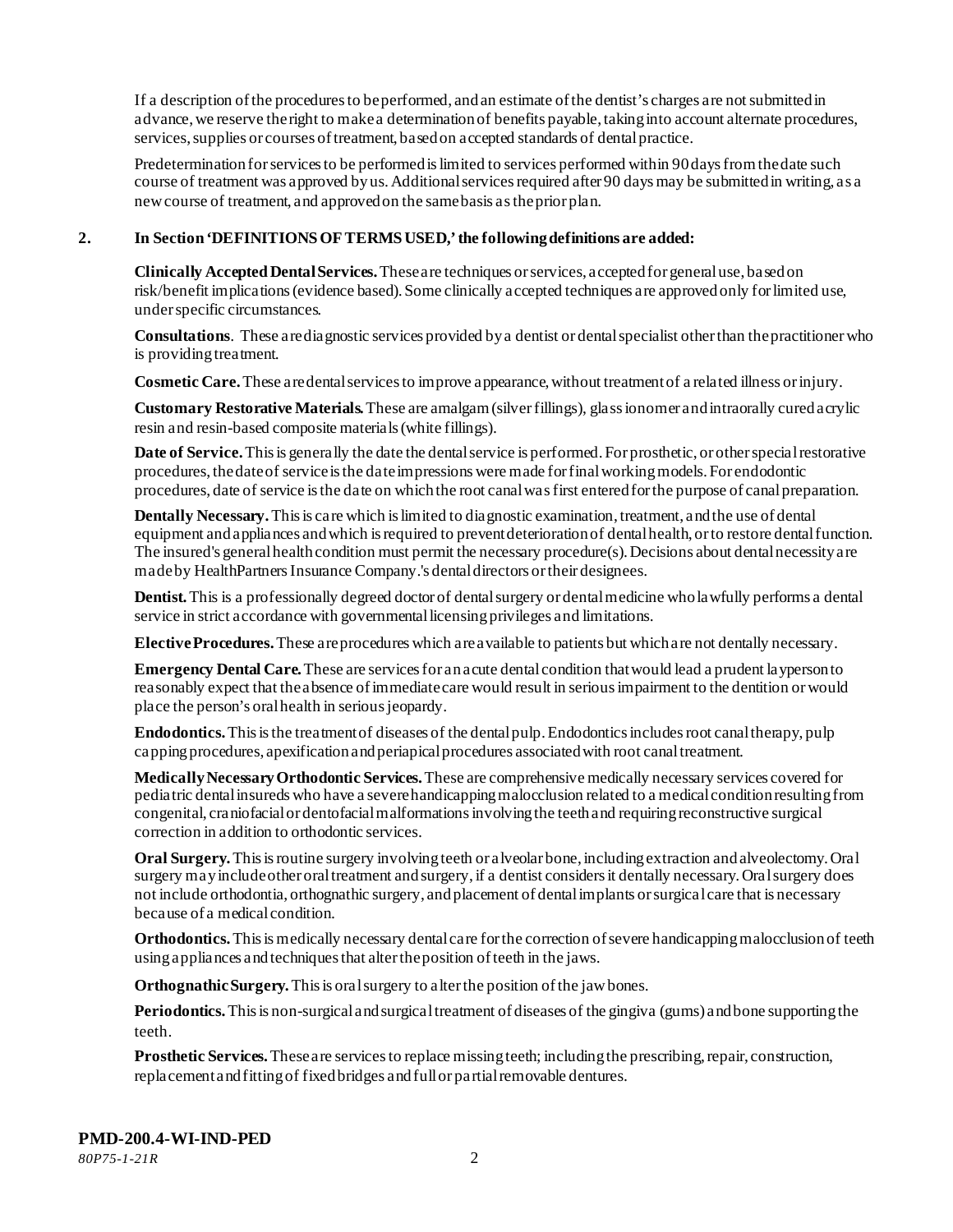# **3. The following are added to Section "SERVICES NOT COVERED," and apply only to Pediatric Dental benefits:**

- Treatment, procedures or services which are not dentally necessary and/or which are primarily educational in nature or for the vocation, comfort, convenience, appearance or recreation of the insured.
- The treatment of conditions which foreseeable result from excluded services.
- For Network Benefits, treatment, procedures or services which are not provided by a network dentist or other authorized provider or are not authorized by us.
- Dental services or supplies which are performed primarily for cosmetic purposes or for the purpose of improving the appearance of your teeth. This includes tooth whitening, tooth bonding and veneers that cover the teeth. This exclusion does not apply to services for reconstructive surgery. However, to the extent that these reconstructive surgery services are paid as medical services under the Policy, they are not covered as Pediatric Dental services.
- Hospitalization or other facility charges.
- Local anesthesia or use of electronic analgesia billed as a separate procedure is not covered. Inhaled nitrous oxide is not covered. General anesthesia and intravenous sedation are not covered except as indicated in this Amendment.
- Orthodontic services, except as provided in this Amendment.
- Orthognathic surgery (surgery to reposition the jaws).
- Services which are elective, investigative, experimental or not otherwise clinically accepted.
- Procedures, appliances or restorations that are necessary to alter, restore or maintain occlusion, including but not limited to: increasing vertical dimension, replacing or stabilizing tooth structure lost by attrition (including chipping or fractures), or erosion or realigning teeth, except as covered orthodontic services provided in this Amendment. Mandibular orthopedic appliances and bite planes are also not covered.
- Procedures, appliances (other than occlusal guards, as indicated in this Amendment) or restorations for the prevention of bruxism (grinding of teeth) or clenching.
- Services for the following items:
	- o replacement of any missing, lost or stolen dental or implant-supported prosthesis.
	- replacement or repair of orthodontic appliances.
	- o replacement of orthodontic appliances due to non-compliance.
- Services related to a prosthetic or special restorative appliance which was installed or delivered more than 60 days after termination of coverage.
- Diagnostic testing that is performed and billed as a separate procedure such as collection of microorganisms for culture, viral cultures, genetic testing for susceptibility or oral disease and caries susceptibility tests. This includes all oral pathology and laboratory testing charges.
- For non-network coverage, dental services related to the replacement of any teeth missing prior to the insured's effective date under this Amendment.
- Dental services, supplies and devices not expressly covered as a benefit under this Amendment.
- Prescription drugs and medications prescribed by a dentist. This includes gingival irrigation.
- Services provided to the insured which the insured is not required to pay.
- The portion of a billed charge for an otherwise covered service by a non-network provider, which is in excess of our maximum amount allowed. We also do not cover charges or a portion of a charge which is either a duplicate charge for a service or charges for a duplicate service.
- Services for injury or illness either (a) arising out of an injury in the course of employment and subject to workers' compensation or similar law; or (b) for which benefits are payable without regard to fault, under coverage statutorily required to be contained in any motor vehicle or other liability insurance policy or equivalent self-insurance; or (c) for which benefits are payable under another policy of accident and health insurance, Medicare or any other governmental program.
- Except where expressly addressed in this Amendment, when multiple, acceptable treatment options exist related to a specific dental problem, we will provide benefits based upon the least costly alternative treatment. This includes inlay restorations paid as corresponding amalgam restorations.
- Services covered under the patient's medical plan, except to the extent not covered under the patient's medical plan.
- Additional charges for office visits that occur after regularly scheduled hours, missed appointments or appointments cancelled on short notice.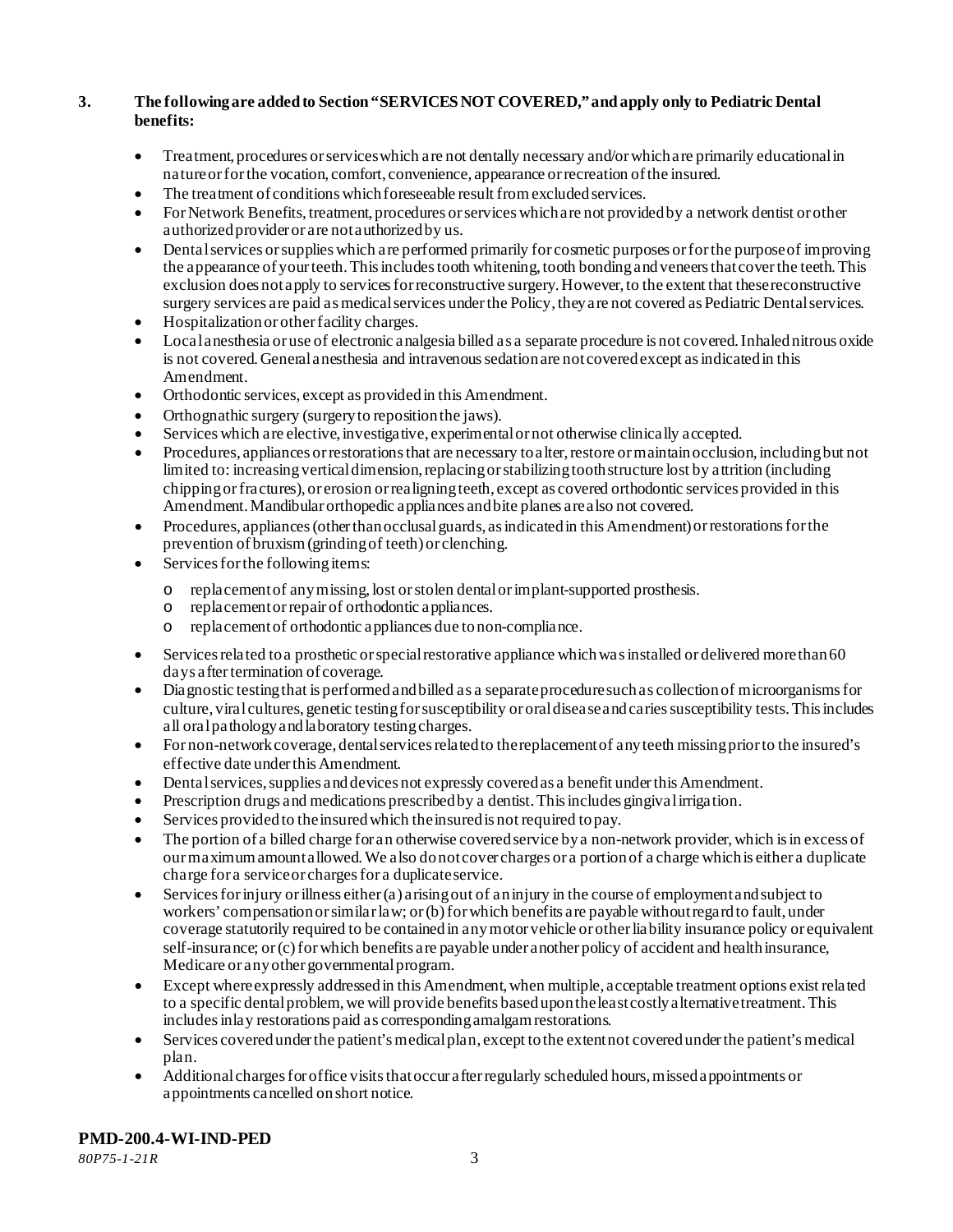- Onlays, veneers or partial crowns fabricated from extraorally cured composite resin or porcelain.
- Periodontal splinting.
- Athletic mouthguards.
- Charges for infection control, sterilization and waste disposal.
- Charges for sales tax.
- Treatment, procedures, or services or drugs which are provided when you are not covered under this Amendment.
- Cone beam CT capture and interpretation.
- Harvest of bone for use in autogenous grafting procedure.
- Charges for maxillofacial prosthetics.
- Charges for case presentations for treatment planning or behavioral management.
- Charges for enamel microabrasion, odontoplasty and pulpal regeneration.
- Charges for surgical procedures for isolationof a tooth with a rubber dam.
- Non-intravenous conscious sedation and drugs to treat anxiety or pain.
- Charges for endodontic endosseous implants.
- Charges for intentional reimplantation (including necessary splinting).
- Charges for canal preparation and fitting of preformed dowel or post.
- Charges for temporary crowns for fractured teeth.
- Charges for interim or custom abutments for implants.
- Charges for rebonding, recementing and repair of fixed retainers.
- Charges for surgical placement of a temporary anchorage device.
- Charges for autogenous or nonautogenous osseous, osteoperiosteal or cartilage graft of the mandible or maxilla.
- Charges for anatomical crown exposure.
- Interim prostheses.
- Connector bars, stress breakers and precision attachments.
- Provisional pontics, crowns and retainer crowns.
- Copings.
- Oral hygiene instruction.
- Removal of fixed space maintainers.
- Hospital, home and extended care facility visits by dental providers.
- Gold foil restorations.
- Treatment for correction of malocclusion of teeth and associated dental and facial disharmonies, and posttreatment retainers, when treatment is not medically necessary.
- Maxillofacial MRI, maxillofacial ultrasound and sialoendoscopy capture and interpretation.
- Post processing of image or image sets.
- Caries risk assessment and documentation.
- Charges for unspecified procedures.
- Charges for the placement of a restorative foundation for an indirect restoration.
- Charges for periradicular services and bone grafts or other material used in conjunction with periradicular surgery.
- Non-dental administrative fees and charges including, but not limited to dental record preparation, and interest charges.
- Services related to the diagnosis and treatment of Temporomandibular Joint Dysfunction (TMD).
- **4. The Benefits Chart is expanded to include the following:**

# **Pediatric Dental Benefits Chart**

**The Policy covers Preventive and Diagnostic Services, Basic, Special, Prosthetic and medically necessary Orthodontia Services only, for insureds under age 19.**

**HealthPartners Insurance Company agrees to cover the dental services described below. This Benefits Chart describes the level of payment that applies for each of the covered services. To be covered, dental services or items described below must be medically or dentally necessary. The date of service must be while you are enrolled in the plan.**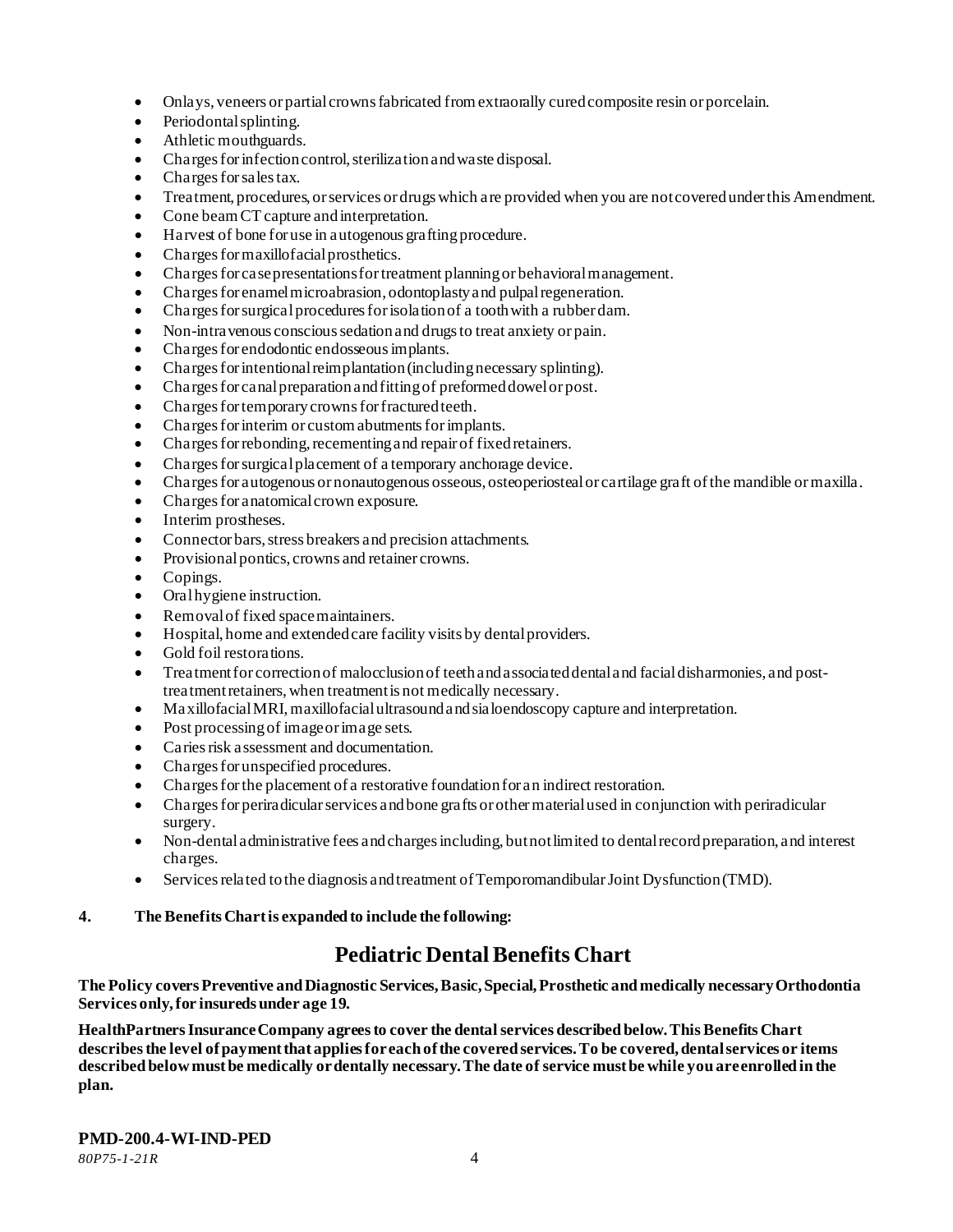**Coverage for eligible services is subject to the exclusions, limitations and other conditions of this Amendment.**

**This dental plan allows you to choose, at any time, dentists within the dental network (Network Benefits), or dentists outside of the network (Non-Network Benefits).**

**The amount that we pay for covered services is listed below. The insuredis responsible for the specified dollar amount and/or percentage of charges that we do not pay. Coverage may vary according to your network selection.**

**Benefits are underwritten by HealthPartners Insurance Company.**

**When you use Non-Network providers, benefits are substantially reduced and you will likely incur significantly higher out-of-pocket expenses. A Non-Network provider does not usually have an agreement with HealthPartners Insurance Company to provide services at a discounted fee. In addition, Non-Network Benefits are restricted to the usual and customary amount under the definition of "Charge". The usual and customary amount can be significantly lower than a Non-Network provider's billed charges. If the Non-Network provider's billed charges are over the usual and customary amount, you pay the difference, in addition to any required deductible, copayment and/or coinsurance, and these charges do not apply to the out-of-pocket limit.**

**This plan is subject to plan and benefit changes required to maintain compliance with federal and state law. This includes, but is not limited to, benefit changes required to maintain a certain actuarial value or metal level. We may also change your deductible, coinsurance and out-of-pocket limit values on an annual basis to reflect cost of living increases.**

**These definitions apply to this Amendment.**

| <b>Calendar Year:</b>  | This is the 12-month period beginning 12:01 A.M. Central Time, on January 1, and<br>ending 12:00 A.M. Central Time of the next following December 31.                                                                                                                                                                                                                                                                                                                                                                                                                                                                                                                                                                                                                                                                                                                                                                                                                                    |
|------------------------|------------------------------------------------------------------------------------------------------------------------------------------------------------------------------------------------------------------------------------------------------------------------------------------------------------------------------------------------------------------------------------------------------------------------------------------------------------------------------------------------------------------------------------------------------------------------------------------------------------------------------------------------------------------------------------------------------------------------------------------------------------------------------------------------------------------------------------------------------------------------------------------------------------------------------------------------------------------------------------------|
| Charge:                | For covered services delivered by participating network providers, this is the<br>provider's discounted charge for a given dental/surgical service, procedure or item,<br>which network providers have agreed to accept as payment in full.                                                                                                                                                                                                                                                                                                                                                                                                                                                                                                                                                                                                                                                                                                                                              |
|                        | For covered services delivered by non-network providers, this is the provider's charge<br>for a given dental/surgical service, procedure or item, up to our maximum amount<br>allowed for that service, procedure or item.                                                                                                                                                                                                                                                                                                                                                                                                                                                                                                                                                                                                                                                                                                                                                               |
|                        | Our maximum a mount a llowed is based on the usual and customary charge for a given<br>dental/surgical service, procedure or item. It is consistent with the charge of other<br>providers of a given service or item in the same region. You must pay for any charges<br>above the maximum amount allowed, and they do not apply to the out-of-pocket limit.                                                                                                                                                                                                                                                                                                                                                                                                                                                                                                                                                                                                                             |
|                        | To be covered, a charge must be incurred on or after the insured's effective date and<br>on or before the termination date. For participating network provider charges, the<br>amount of the copayment or coinsurance, or the amount applied to the deductible, is<br>based on the agreed fee applicable to the network provider, or a reasonable estimate of<br>the cost according to a fee schedule equivalent. For non-network provider charges, the<br>amount considered as a copayment or coinsurance, or the amount applied to the<br>deductible, is based on the lesser of the billed charge and our maximum amount<br>allowed.                                                                                                                                                                                                                                                                                                                                                   |
| Copayment/Coinsurance: | The specified dollar amount, or percentage, of charges incurred for covered services,<br>which we do not pay, but which an insured must pay, each time an insured receives<br>certain dental services, procedures or items. Our payment for those covered services or<br>items begins a fter the copayment or coinsurance is satisfied. Covered services or items<br>requiring a copayment or coinsurance are specified in this Benefits Chart. For<br>participating network provider charges, the amount considered as a copayment or<br>coinsurance is based on the agreed fee applicable to the network provider, or a<br>reasonable estimate of the cost according to a fee schedule equivalent. For non-<br>network provider charges, the amount considered as a copayment or coinsurance is<br>based on the lesser of the billed charge and our maximum amount allowed. A<br>copayment or coinsurance is due at the time a service is rendered, or when billed by<br>the provider. |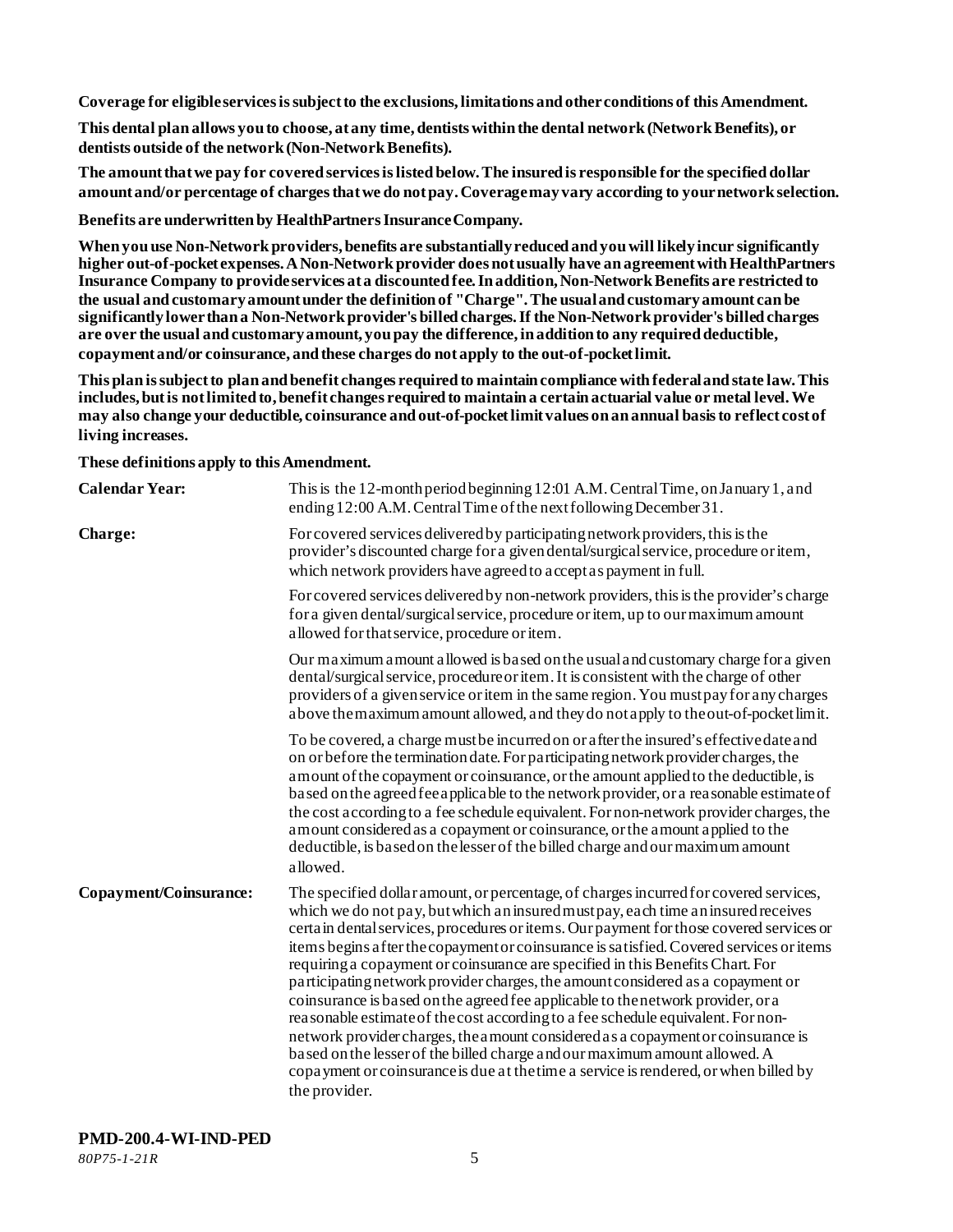| Deductible:                    | The specified dollar amount of charges incurred for covered services, which we do not<br>pay, but an insured or a family has to pay first in a calendar year. Our payment for<br>those services or items begins a fter the deductible is satisfied. Your plan has an<br>embedded deductible. This means once an insured meets the individual deductible, the<br>plan begins paying benefits for that person. If two or more members of the family meet<br>the family deductible, the plan begins paying benefits for all members of the family,<br>regardless of whether each insured has met the individual deductible. However, an<br>insured may not contribute more than the individual deductible towards the family<br>deductible. The amount of the charges that apply to the deductible are based on (1) the<br>a greed fee applicable to the network provider, or a reasonable estimate of the cost<br>according to a fee schedule equivalent; or (2) the lesser of the billed charge and our<br>maximum amount a llowed for the non-network provider. This Benefits Chart indicates<br>which covered services are not subject to the deductible. |
|--------------------------------|------------------------------------------------------------------------------------------------------------------------------------------------------------------------------------------------------------------------------------------------------------------------------------------------------------------------------------------------------------------------------------------------------------------------------------------------------------------------------------------------------------------------------------------------------------------------------------------------------------------------------------------------------------------------------------------------------------------------------------------------------------------------------------------------------------------------------------------------------------------------------------------------------------------------------------------------------------------------------------------------------------------------------------------------------------------------------------------------------------------------------------------------------------|
| <b>Out-of-Pocket Expenses:</b> | You pay the specified copayments/coinsurance and deductibles applicable for<br>particular services, subject to the out-of-pocket limit described below. These amounts<br>are in addition to the monthly premium payments.                                                                                                                                                                                                                                                                                                                                                                                                                                                                                                                                                                                                                                                                                                                                                                                                                                                                                                                                  |
| Out-of-Pocket Limit:           | You pay the copayments/coinsurance and deductibles for covered services, to the individual<br>or family out-of-pocket limit. Thereafter we cover 100% of charges incurred for all other<br>covered services, for the rest of the calendar year. You pay a mounts greater than the out-of-<br>pocket limits if any benefit maximums are exceeded.                                                                                                                                                                                                                                                                                                                                                                                                                                                                                                                                                                                                                                                                                                                                                                                                           |
|                                | Non-Network Benefits a bove the maximum amount allowed (see definition of "charge"<br>above) do not apply to the out-of-pocket limit.                                                                                                                                                                                                                                                                                                                                                                                                                                                                                                                                                                                                                                                                                                                                                                                                                                                                                                                                                                                                                      |
|                                | You are responsible to keep track of the out-of-pocket expenses. Contact Member Services<br>for assistance in determining the amount paid by the insured for specific eligible services<br>received. Claims for reimbursement under the out-of-pocket limit provisions are subject to<br>the same time limits and provisions described under the "Claims Provisions" section of the<br>Policy.                                                                                                                                                                                                                                                                                                                                                                                                                                                                                                                                                                                                                                                                                                                                                             |

**Limits shown below are combined under your Network Benefits and Non-Network Benefits.**

# **Individual Calendar Year Deductible**

| <b>Network Benefits</b>                                                                    | <b>Non-Network Benefits</b>                                                                    |
|--------------------------------------------------------------------------------------------|------------------------------------------------------------------------------------------------|
| See your Network Benefits individual deductible<br>under your Medical Plan Benefits Chart. | See your Non-Network Benefits individual<br>deductible under your Medical Plan Benefits Chart. |

## **Family Calendar Year Deductible**

| <b>Network Benefits</b>                           | <b>Non-Network Benefits</b>                     |
|---------------------------------------------------|-------------------------------------------------|
| See your Network Benefits family deductible under | See your Non-Network Benefits family deductible |
| your Medical Plan Benefits Chart.                 | under your Medical Plan Benefits Chart.         |

Your Individual and Family deductible amounts may be indexed to allow for deductible amount changes under federal rules.

## **Individual Calendar Year Out-of-Pocket Limit**

| <b>Network Benefits</b>                                                                                 | <b>Non-Network Benefits</b>                                                                                |
|---------------------------------------------------------------------------------------------------------|------------------------------------------------------------------------------------------------------------|
| See your Network Benefits individual out-of-<br>pocket limit under your Medical Plan Benefits<br>Chart. | See your Non-Network Benefits individual<br>out-of-pocket limit under your Medical Plan<br>Benefits Chart. |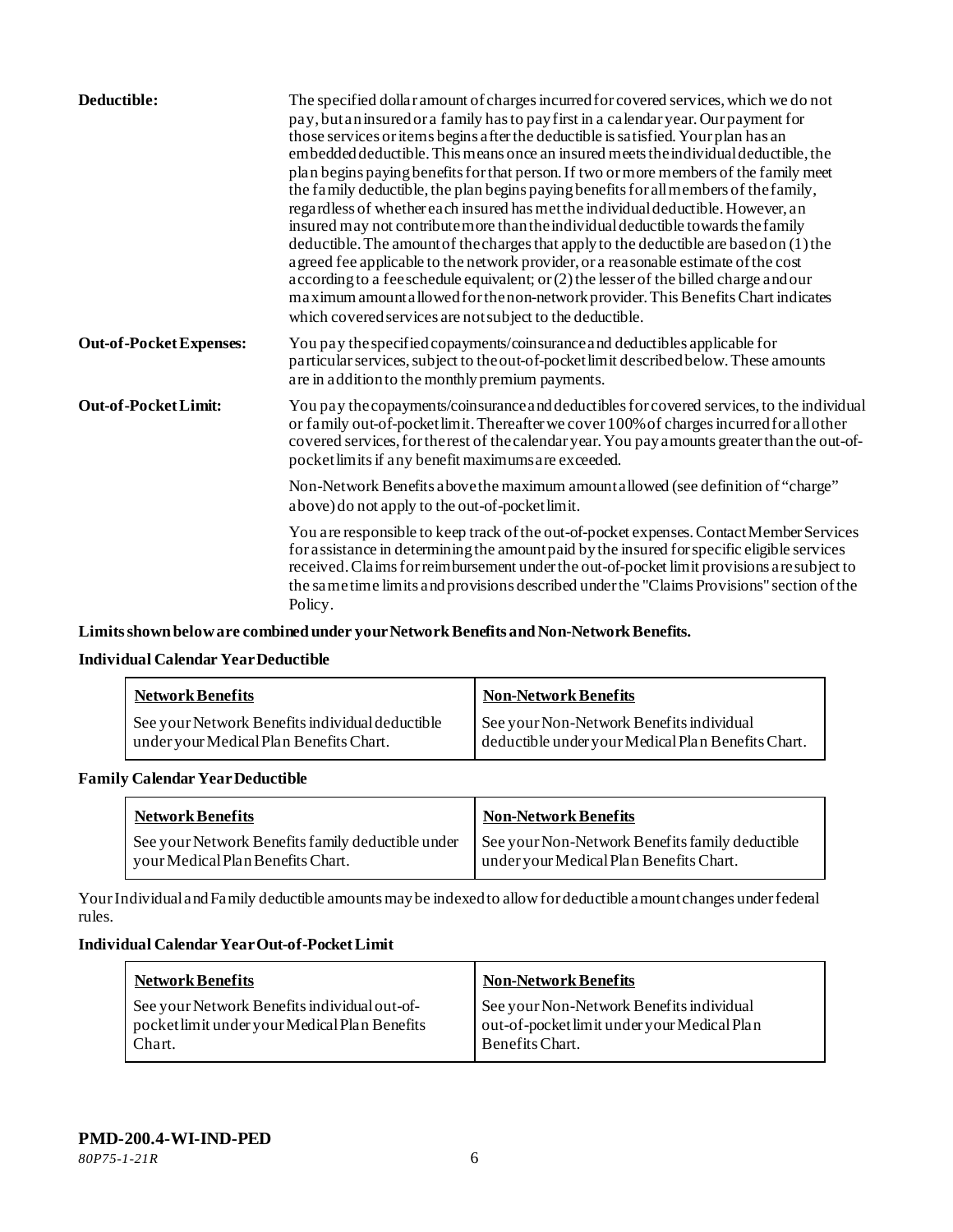| Network Benefits                              | <b>Non-Network Benefits</b>                   |
|-----------------------------------------------|-----------------------------------------------|
| See your Network Benefits family out-of-      | See your Non-Network Benefits family out-of-  |
| pocket limit under your Medical Plan Benefits | pocket limit under your Medical Plan Benefits |
| Chart.                                        | Chart.                                        |

## **PREVENTIVE AND DIAGNOSTICSERVICES**

#### **Covered Services:**

We cover the following preventive and diagnostic services, with certain limitations which are listed below.

#### **Routine dental care examinations for new and existing patients**

| <b>Network Benefits</b>                            | Non-Network Benefits                               |
|----------------------------------------------------|----------------------------------------------------|
| 80% of the charges incurred, limited to twice each | 80% of the charges incurred, limited to twice each |
| calendar year.                                     | calendar vear.                                     |

## **Dental cleaning (prophylaxis or periodontal maintenance cleaning)**

| <b>Network Benefits</b>                            | Non-Network Benefits                               |
|----------------------------------------------------|----------------------------------------------------|
| 80% of the charges incurred, limited to twice each | 80% of the charges incurred, limited to twice each |
| calendar year.                                     | calendar year.                                     |

## **Professionally applied topical fluoride (other than silver diamine fluoride)**

| <b>Network Benefits</b>                                              | <b>Non-Network Benefits</b>                                          |
|----------------------------------------------------------------------|----------------------------------------------------------------------|
| 80% of the charges incurred, limited to twice each<br>calendar year. | 80% of the charges incurred, limited to twice each<br>calendar year. |

## **Silver diamine fluoride**

| <b>Network Benefits</b>                           | <b>Non-Network Benefits</b>                             |
|---------------------------------------------------|---------------------------------------------------------|
| 80% of the charges incurred, limited to twice per | 80% of the charges incurred, limited to twice per tooth |
| tooth each calendar year.                         | each calendar year.                                     |

## **Pit and Fissure sealant application and preventive resin restoration**

| <b>Network Benefits</b>                        | <b>Non-Network Benefits</b>                             |
|------------------------------------------------|---------------------------------------------------------|
| 80% of the charges incurred, limited to one    | 80% of the charges incurred, limited to one application |
| application per tooth per 36-month period, for | pertooth per 36-month period, for unrestored permanent  |
| unrestored permanent molars.                   | molars.                                                 |

#### **Bitewing x-rays**

| <b>Network Benefits</b>                            | <b>Non-Network Benefits</b>                        |
|----------------------------------------------------|----------------------------------------------------|
| 80% of the charges incurred, limited to twice each | 80% of the charges incurred, limited to twice each |
| calendar year.                                     | calendar year.                                     |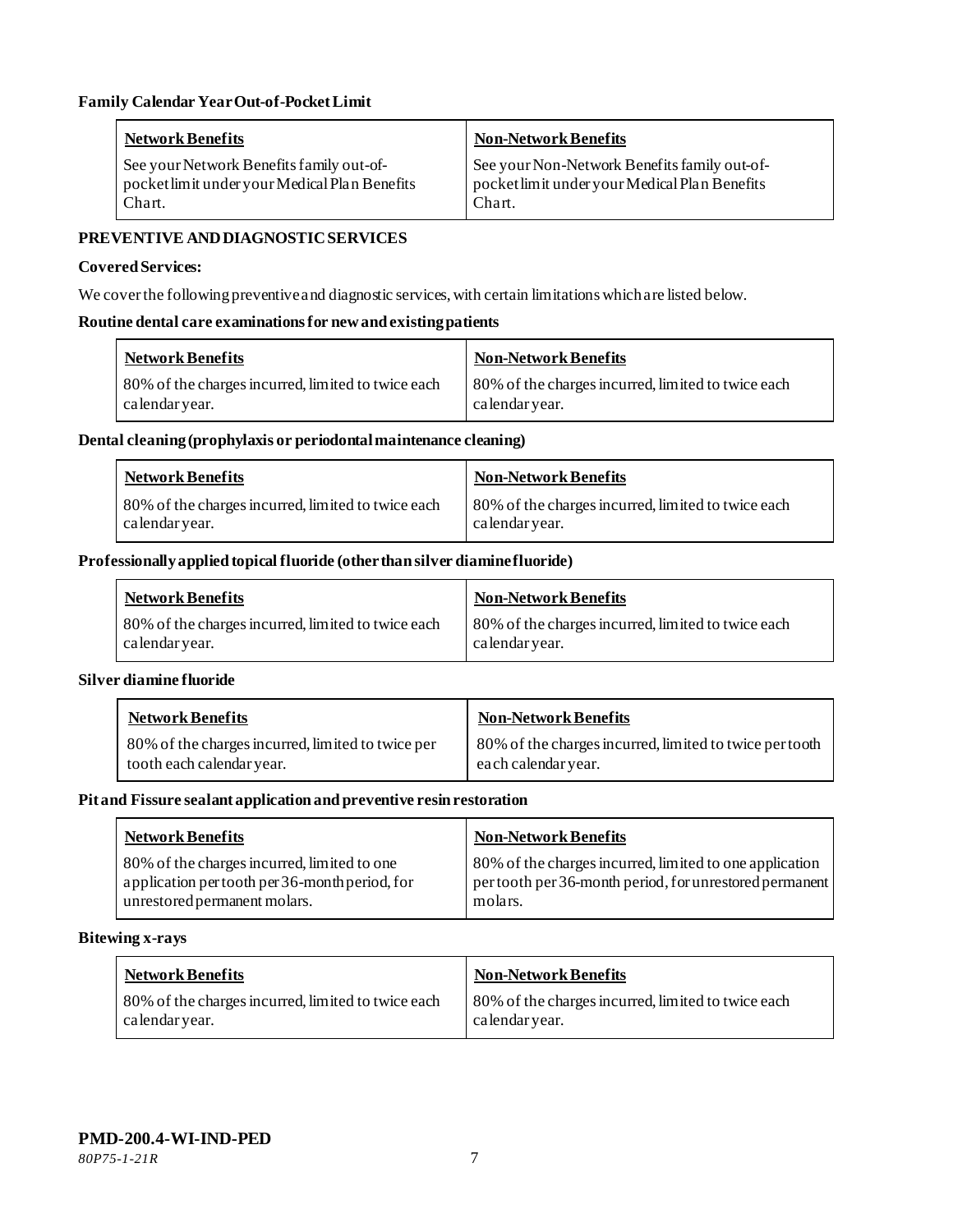#### **Full mouth or panoramic x-rays**

| <b>Network Benefits</b>                            | <b>Non-Network Benefits</b>                              |
|----------------------------------------------------|----------------------------------------------------------|
| 80% of the charges incurred, limited to once every | 80% of the charges incurred, limited to once every sixty |
| sixty months.                                      | months.                                                  |

#### **Other x-rays, except as provided in connection with orthodontic diagnostic procedures and treatment**

| <b>Network Benefits</b>      | <b>Non-Network Benefits</b>  |
|------------------------------|------------------------------|
| 80% of the charges incurred. | 80% of the charges incurred. |

## **Space maintainers (fixed or removable appliances designed to prevent adjacent and opposing teeth from moving)**

| <b>Network Benefits</b>                             | <b>Non-Network Benefits</b>                         |
|-----------------------------------------------------|-----------------------------------------------------|
| 80% of the charges incurred for lost primary teeth. | 80% of the charges incurred for lost primary teeth. |

#### **Evaluations that are not routine and periodic, including: problem-focused evaluations (either limited or detailed and extensive), periodontal evaluations, and evaluations for insureds under the age of 3 which include counseling with the primary caregiver**

| <b>Network Benefits</b>      | <b>Non-Network Benefits</b>  |
|------------------------------|------------------------------|
| 80% of the charges incurred. | 80% of the charges incurred. |

#### **Screening or assessments of a patient**

| <b>Network Benefits</b>                            | Non-Network Benefits                               |
|----------------------------------------------------|----------------------------------------------------|
| 80% of the charges incurred, limited to twice each | 80% of the charges incurred, limited to twice each |
| calendar year.                                     | calendar year.                                     |

## **Not Covered:**

- Diagnostic testing that is performed and billed as a separate procedure such as collection of microorganisms for culture, viral cultures, genetic testing for susceptibility or oral disease and caries susceptibility tests. This includes all oral pathology and laboratory testing charges.
- Additional charges for office visits that occur after regularly scheduled hours, office visits for observation, missed appointments or appointments cancelled on short notice.
- Cone beam CT capture and interpretation.
- Oral hygiene instruction.
- Removal of fixed space maintainers.
- Hospital, home and extended care facility visits by dental providers.
- Maxillofacial MRI, maxillofacial ultrasound and sialoendoscopy capture and interpretation.
- Post processing of image or image sets.
- Caries risk assessment and documentation.
- Charges for unspecified procedures.
- See "Services Not Covered" in item 3. of this Amendment.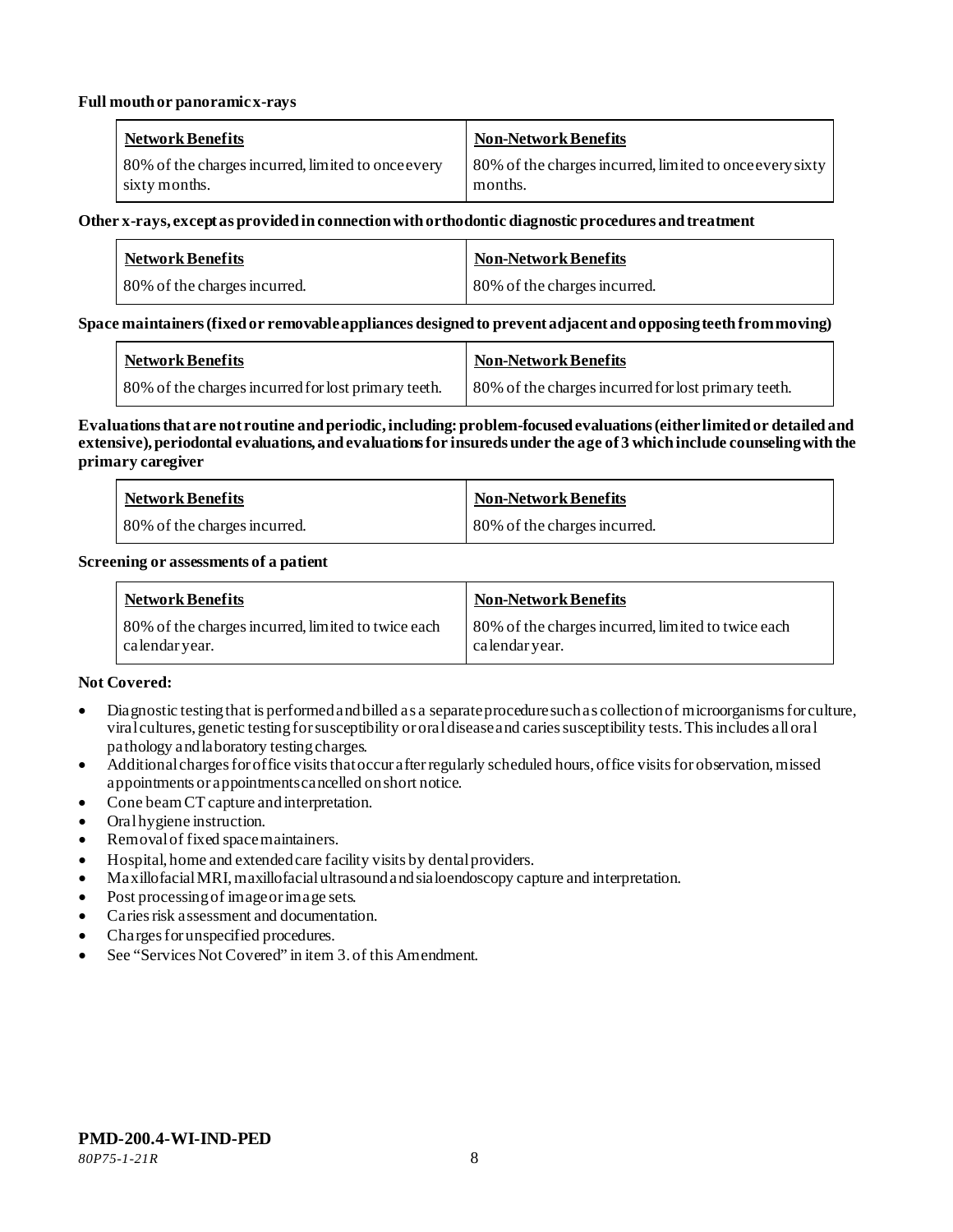## **BASIC SERVICES**

#### **Covered Services:**

We cover the following services:

#### *Basic I Services*

#### **Consultations**

| <b>Network Benefits</b>      | <b>Non-Network Benefits</b>  |
|------------------------------|------------------------------|
| 75% of the charges incurred. | 50% of the charges incurred. |

#### **Emergency treatment for relief of pain**

| <b>Network Benefits</b>      | <b>Non-Network Benefits</b>  |
|------------------------------|------------------------------|
| 75% of the charges incurred. | 50% of the charges incurred. |

**Regular restorative services (fillings) other than posterior composites. Restorations using customary restorative materials and stainless steel crowns are covered, when dentally necessary due to loss of tooth structure as a result of tooth decay or fracture.**

| <b>Network Benefits</b>      | <b>Non-Network Benefits</b>  |
|------------------------------|------------------------------|
| 75% of the charges incurred. | 50% of the charges incurred. |

**Regular restorative services (fillings)**- posterior composites (white fillings on bicuspids and molars).Restorations using customary restorative materials and preventive resin restorations are covered, when dentally necessary due to loss of tooth structure as a result of tooth decay or fracture.

| <b>Network Benefits</b>      | Non-Network Benefits         |
|------------------------------|------------------------------|
| 75% of the charges incurred. | 50% of the charges incurred. |

**Oral Surgery** - non-surgical extraction for the restoration of dental function.General anesthesia or intravenous sedation is covered, when dentally necessary, when provided by the attending dentist in a dental office setting and required to perform a covered dental procedure.

| <b>Network Benefits</b>      | Non-Network Benefits         |
|------------------------------|------------------------------|
| 75% of the charges incurred. | 50% of the charges incurred. |

#### **Periodontics (Gum Disease) -non-surgical treatment**

| <b>Network Benefits</b>                            | <b>Non-Network Benefits</b>                        |
|----------------------------------------------------|----------------------------------------------------|
| 75% of the charges incurred, limited to once every | 50% of the charges incurred, limited to once every |
| 24 months for non-surgical treatment.              | 24 months for non-surgical treatment.              |

#### **Endodontics I -Endodontic Pulp Therapy and Pulpotomy Services (other than pulpal regeneration)**

| <b>Network Benefits</b>      | Non-Network Benefits         |
|------------------------------|------------------------------|
| 75% of the charges incurred. | 50% of the charges incurred. |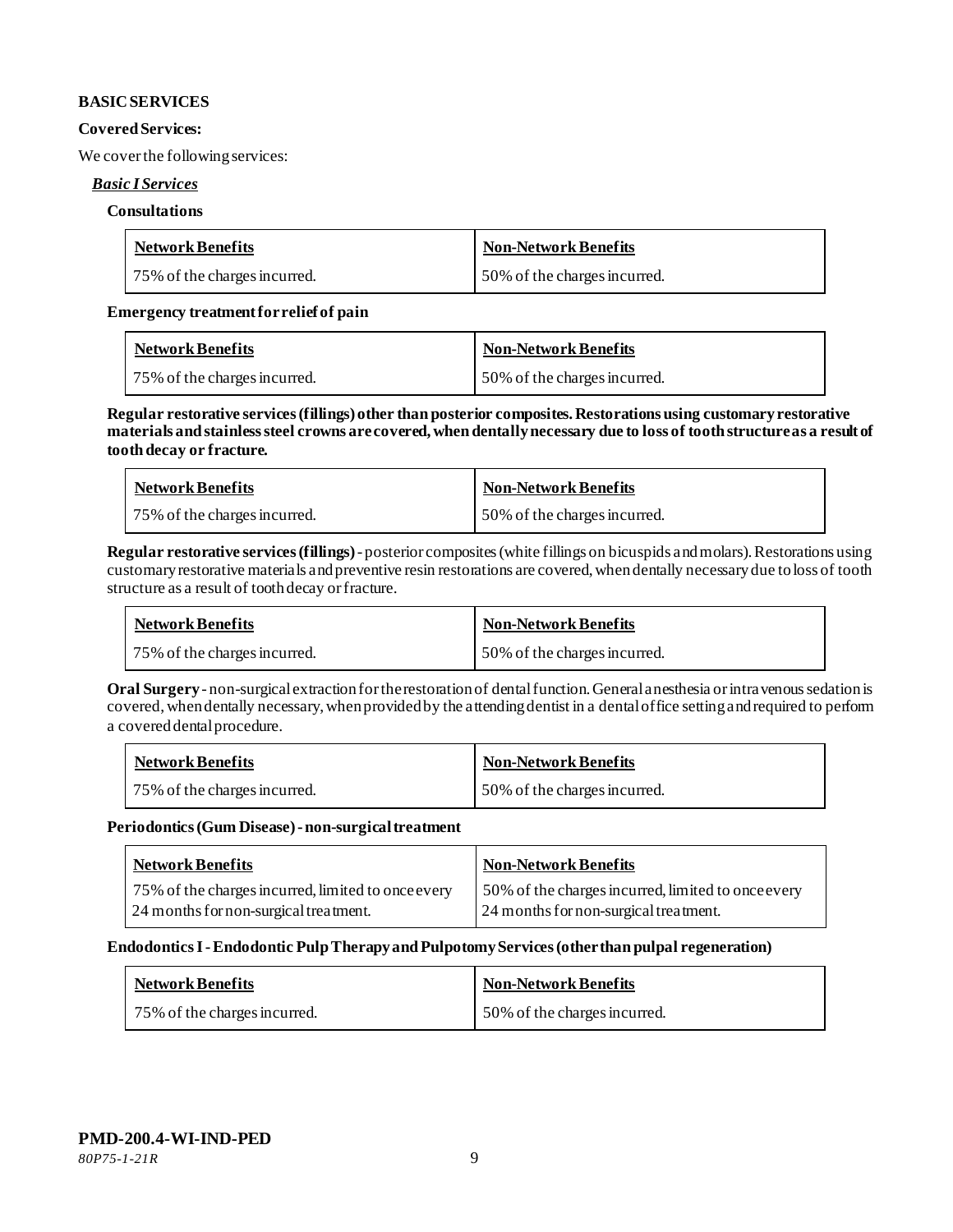## **Endodontics II -All Other Endodontic Services (including pulpal regeneration)**

| <b>Network Benefits</b>      | <b>Non-Network Benefits</b>  |
|------------------------------|------------------------------|
| 75% of the charges incurred. | 50% of the charges incurred. |

#### *Basic II Services*

**Oral Surgery** - other than non-surgical extraction for the restoration of dental function. Services include, but are not limited to, removal of impacted teeth, incision or drainage of abscesses and removal of exostosis. General anesthesia or intravenous sedation is covered, when dentally necessary, when provided by the attending dentist in a dental office setting and required to perform a covered dental procedure.

| <b>Network Benefits</b>      | <b>Non-Network Benefits</b>  |
|------------------------------|------------------------------|
| 75% of the charges incurred. | 50% of the charges incurred. |

#### Periodontics (Gum Disease) - surgical treatment

| <b>Network Benefits</b>                            | <b>Non-Network Benefits</b>                        |
|----------------------------------------------------|----------------------------------------------------|
| 75% of the charges incurred, limited to once every | 50% of the charges incurred, limited to once every |
| 36 months for surgical treatment.                  | 36 months for surgical treatment.                  |

#### **Limitations:**

• Collection and application of autologous blood concentrate product is limited to once every 36 months.

## **Not Covered:**

- Periodontal splinting.
- Orthognathic surgery (surgery to reposition the jaws).
- Harvest of bone for use in autogenous grafting procedure.
- Charges for surgical procedures for isolation of a tooth with a rubber dam.
- Non-intravenous conscious sedation, and drugs to treat anxiety or pain.
- Charges for endodontic endosseous implants.
- Charges for intentional reimplantation (including necessary splinting).
- Charges for canal preparation and fitting of preformed dowel or post.
- Charges for temporary crowns for fractured teeth.
- Charges for surgical placement of a temporary anchorage device.
- Charges for autogenous or nonautogenous osseous, osteoperiosteal or cartilage graft of the mandible or maxilla.
- Charges for anatomical crown exposure.
- Charges for the placement of a restorative foundation for an indirect restoration.
- Charges for periradicular services and bone grafts or other material used in conjunction with periradicular surgery.
- Charges for unspecified procedures.
- See "Services Not Covered" in item 3. of this Amendment.

## **SPECIAL SERVICES**

#### **Covered Services:**

We cover the following services:

**Special Restorative Care** – extraorally fabricated or cast restorations (crowns, onlays) are covered when teeth cannot be restored with customary restorative material and when dentally necessary due to the loss of tooth structure as a result of tooth decay or fracture. If a tooth can be restored with a customary restorative material, but an onlay, crown, jacket, indirect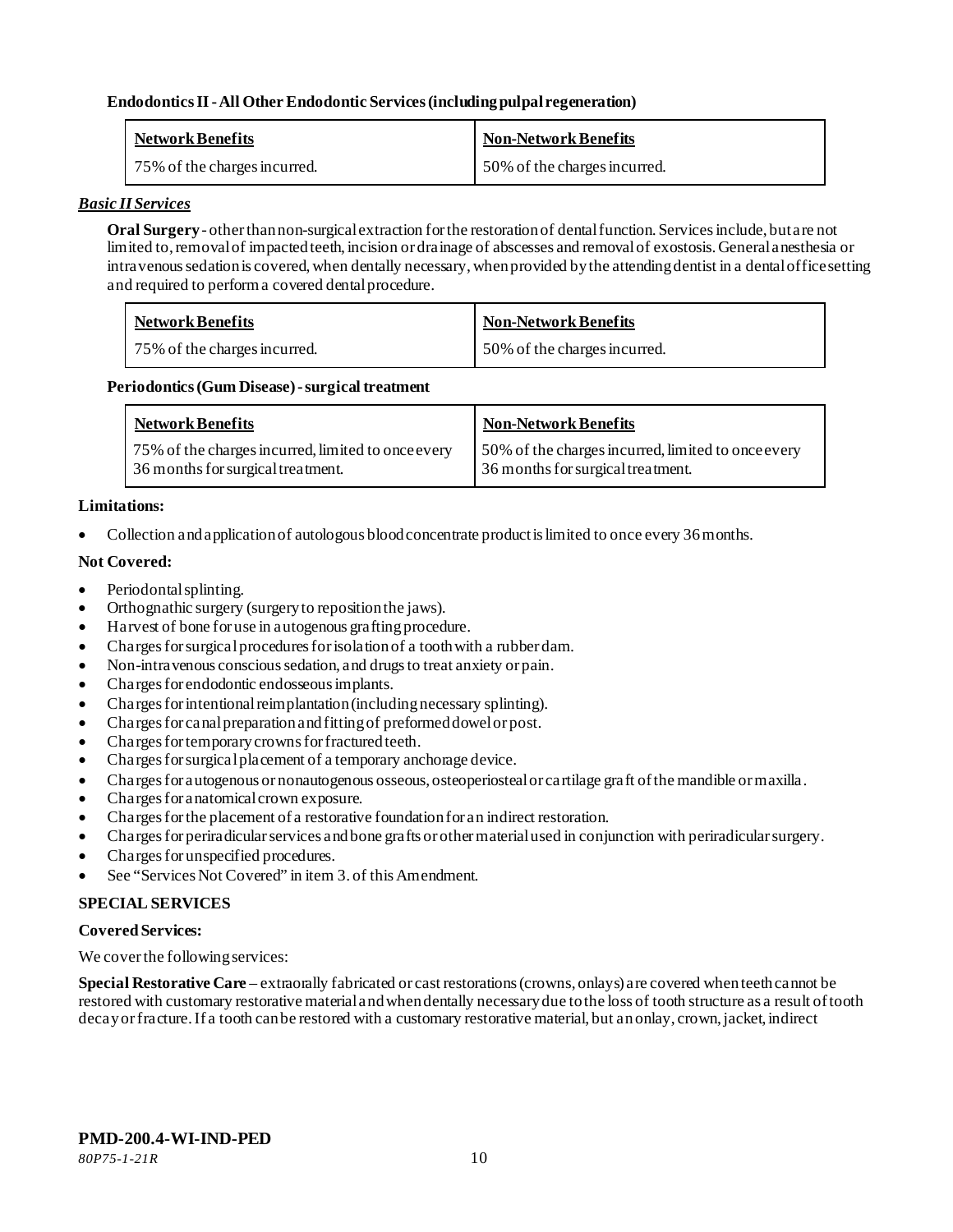composite or porcelain/ceramic restoration is selected, benefits will be calculated using the charge appropriate to the equivalent customary restorative material.

| <b>Network Benefits</b>      | <b>Non-Network Benefits</b>  |
|------------------------------|------------------------------|
| 75% of the charges incurred. | 50% of the charges incurred. |

#### **Repair or recementing of crowns, inlays and onlays**

| <b>Network Benefits</b>      | <b>Non-Network Benefits</b>  |
|------------------------------|------------------------------|
| 75% of the charges incurred. | 50% of the charges incurred. |

# **Limitations:**

• Benefit for the replacement of a crown or onlay will be provided only after a five year period measured from the date on which the procedure was last provided, whether under this Amendment or not.

# **Not Covered:**

- Gold foil restorations.
- Onlays, veneers or partial crowns fabricated from extraorally cured composite resin or porcelain
- Charges for unspecified procedures.
- See "Services Not Covered" in item 3. of this Amendment.

# **PROSTHETIC SERVICES**

## **Covered Services:**

We cover the following services:

**Bridges** -initial installation of fixed bridgework to replace missing natural teeth, replacement of an existing fixed bridgework by a new bridgework, the addition of teeth to an existing bridgework, and repair or recementing of bridgework are covered. A given prosthetic appliance for the purpose of replacing an existing appliance will be provided when satisfactory evidence is presented that the new prosthetic appliance is required to replace one or more teeth extracted after the existing bridgework was installed.

| <b>Network Benefits</b>      | <b>Non-Network Benefits</b>  |
|------------------------------|------------------------------|
| 75% of the charges incurred. | 50% of the charges incurred. |

**Dentures -** initial installation of full removable dentures to replace missing natural teeth and adjacent structures and adjustments during the six-month period following installation are covered. If a satisfactory result can be achieved through the utilization of standard procedures and materials but a personalized appliance is selected, or one which involves specialized techniques, the charges appropriate to the least costly appliance are covered. Replacement of an existing full removable denture by a new denture is covered. A given prosthetic appliance for the purpose of replacing an existing appliance will be provided when satisfactory evidence is presented that the new prosthetic appliance is required to replace one or more teeth extracted after the existing denture was installed. Repair of dentures, or relining or rebasing of dentures more than six months after installation of an initial or replacement denture are covered.

| <b>Network Benefits</b>      | <b>Non-Network Benefits</b>  |
|------------------------------|------------------------------|
| 75% of the charges incurred. | 50% of the charges incurred. |

**Partial Dentures** -Surveyed crowns which are not restorative but which are dentally necessary to facilitate the placement of a removable partial denture are covered. Initial installation of partial removable dentures to replace missing natural teeth and adjacent structures and adjustments during the six-month period following installation are covered. If a satisfactory result can be achieved by a standard cast chrome or acrylic partial denture, but a more complicated design is selected, the charges appropriate to the least costly appliance are covered. Replacement of an existing partial denture by a new denture, or the addition of teeth to an existing partial removable denture is covered. A given prosthetic appliance for the purpose of replacing an existing appliance will be provided when satisfactory evidence is presented that the new prosthetic appliance is required to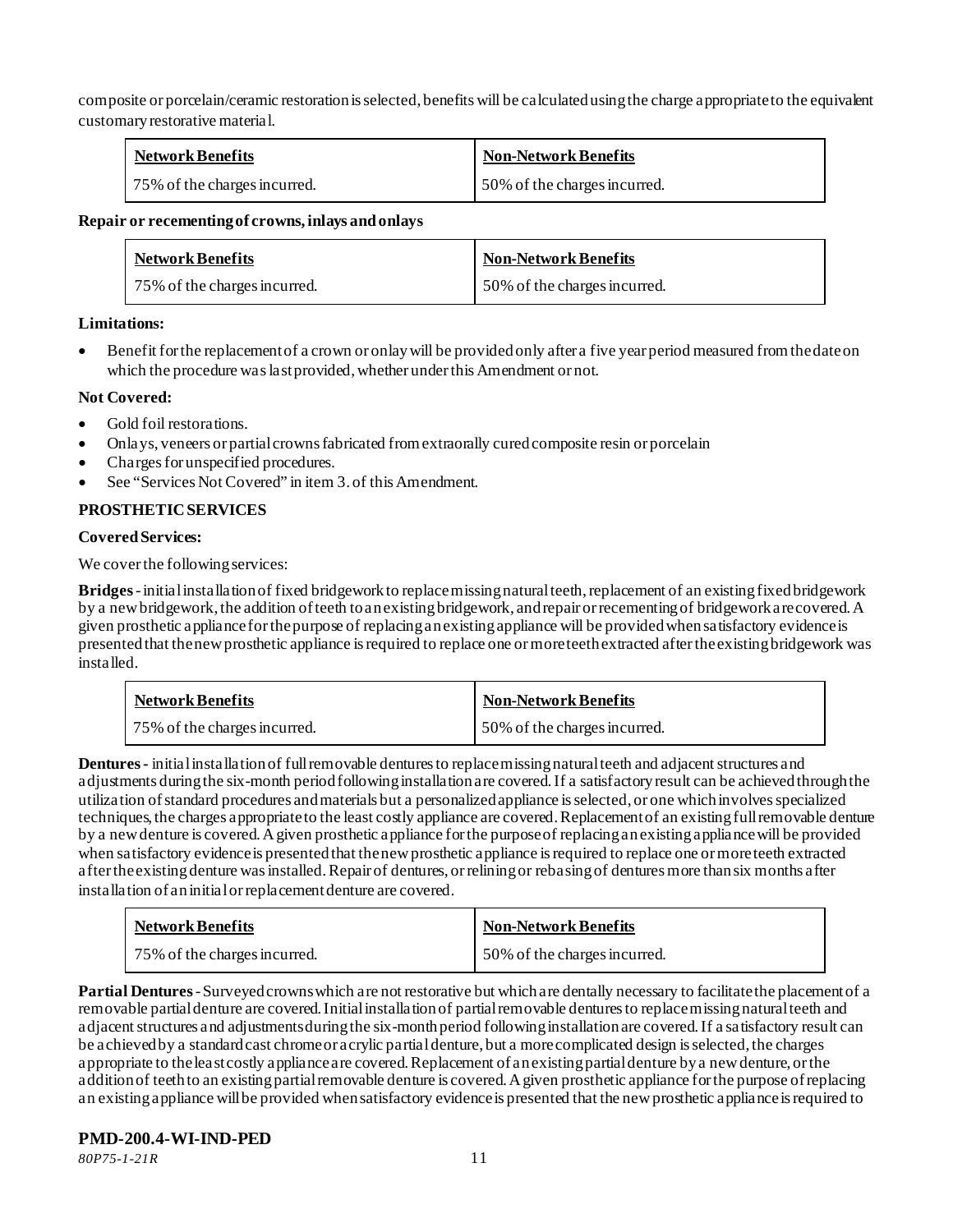replace one or more teeth extracted after the existing denture was installed. Repair of dentures, or relining or rebasing of dentures more than six months after installation of an initial or replacement denture are covered.

| <b>Network Benefits</b>      | <b>Non-Network Benefits</b>  |
|------------------------------|------------------------------|
| 75% of the charges incurred. | 50% of the charges incurred. |

**Occlusal guards** – occlusal guards for the treatment of bruxism are covered, including repair and relining of occlusal guards.

| <b>Network Benefits</b>      | Non-Network Benefits         |
|------------------------------|------------------------------|
| 75% of the charges incurred. | 50% of the charges incurred. |

## **Tissue Conditioning**

| <b>Network Benefits</b>      | <b>Non-Network Benefits</b>  |
|------------------------------|------------------------------|
| 75% of the charges incurred. | 50% of the charges incurred. |

# **Limitations:**

- Benefit for replacement of a prosthetic appliance will be provided only (a) if the existing appliance cannot be made serviceable, and (b) after a 5 year period measured from the date on which it was installed, whether under this Amendment or not.
- Occlusal guards are limited to one every 12 months, for insureds age 13 or older.

# **Not Covered:**

- Services for replacement of any missing, lost or stolen dental or implant-supported prosthesis.
- Services related to a prosthetic appliance which was installed or delivered more than 60 days after termination of coverage.
- Interim prostheses.
- Connector bars, stress breakers and precision attachments.
- Provisional pontics, crowns and retainer crowns.
- Copings.
- Charges for unspecified procedures.
- See "Services Not Covered" in item 3. of this Amendment.

# **DENTAL IMPLANT SERVICES**

# **Covered Services:**

We cover, **if dentally necessary**:

- the surgical placement of an implant body to replace missing natural teeth;
- removal and replacement of an implant body that is not serviceable and cannot be repaired after a period of at least five years from the date that the implant body was initially placed;
- initial installation of implant-supported prosthesis (crowns, bridgework and dentures) to replace missing teeth;
- replacement of an existing implant-supported prosthesis by a new implant-supported prosthesis, or the addition of teeth to an existing implant-supported prosthesis. We will replace an existing implant-supported prosthesis when satisfactory evidence is presented that (a) the new implant-supported prosthesis is required to replace one or more teeth extracted after the existing implant-supported prosthesis was installed, or (b) the existing implant-supported prosthesis cannot be made serviceable;
- repair of implant-supported prosthesis;
- other related implant services.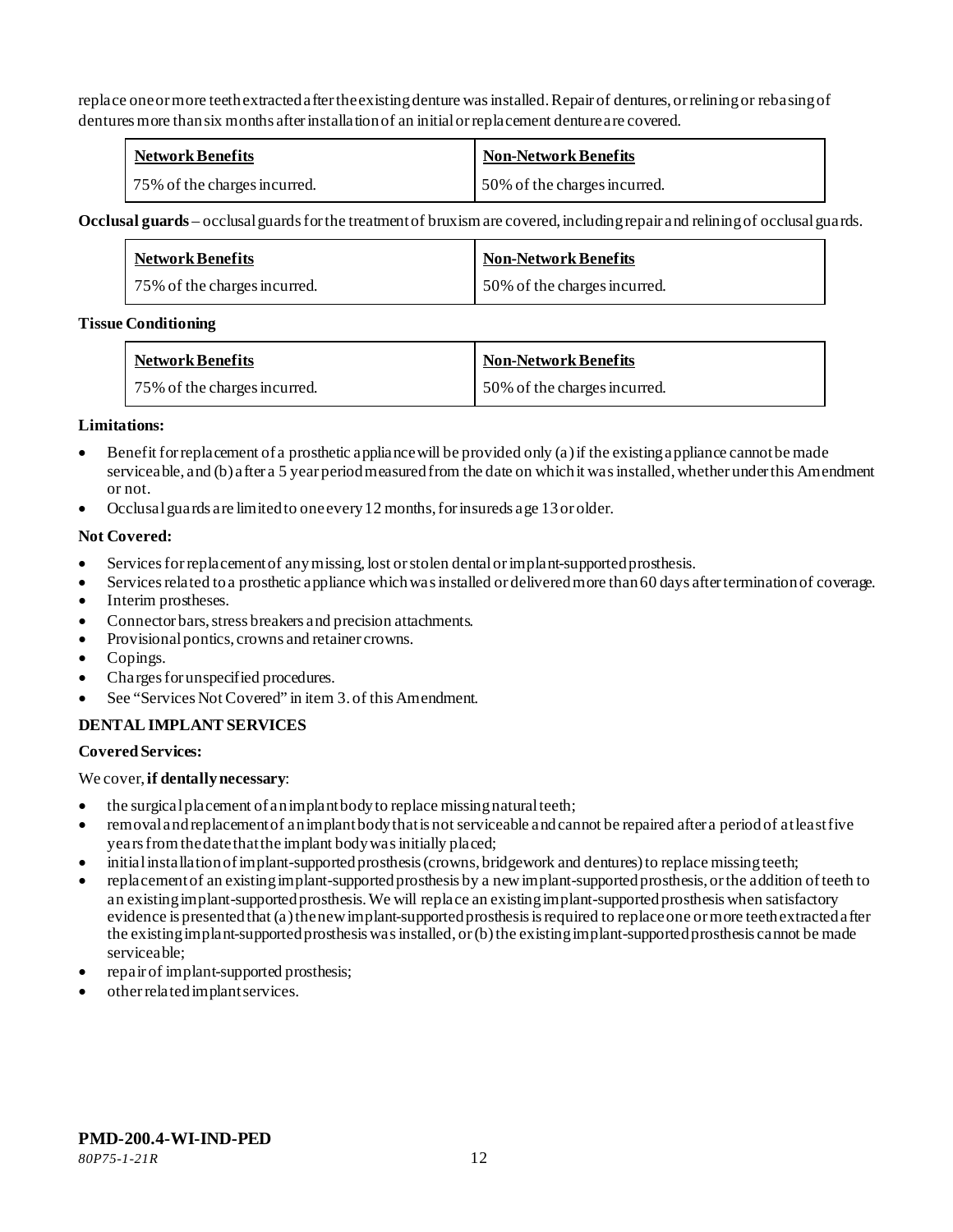**Decisions about dental necessity are made by HealthPartners Insurance Company**'**s dental directors, or their designees. If the dental directors or their designees determine that a tooth or an arch can be restored with a standard prosthesis or restoration, no benefits will be allowed for the individual implant or implant procedure. For the second phase of treatment (the prosthodontics phase of placing the implant crown, bridge, denture or partial denture), we will base benefits on the least costly, professionally acceptable alternative treatment.**

| <b>Network Benefits</b>      | <b>Non-Network Benefits</b>  |
|------------------------------|------------------------------|
| 75% of the charges incurred. | 50% of the charges incurred. |

## **Limitations:**

- Benefit for replacement of an existing implant-supported prosthesis that cannot be made serviceable will be provided only after a five year period measured from the date that the implant-supported prosthesis was initially placed, whether under this Amendment or not.
- Endosteal implants, surgical placement of an interim implant body, eposteal implants, transolsteal implants (including hardware), implant-supported complete or partial dentures, connecting bars, abutments, implant-supported crowns, and abutment supported retainers are limited to once every 5 years.
- Radiographic/surgical implant indexing is limited to once every 5 years.

#### **Not Covered:**

- Charges for interim abutments or custom abutments, including placement.
- Charges for unspecified procedures.
- See "Services Not Covered" in item 3. of this Amendment.

## **EMERGENCY DENTAL CARE SERVICES**

#### **Covered Services:**

We cover emergency dental care provided by network or non-network providersto the same extent as eligible dental services specified above and subject to the same deductibles, percentages and maximums.

| <b>Network Benefits</b> | <b>Non-Network Benefits</b>                                                                                                                                                                                                                    |
|-------------------------|------------------------------------------------------------------------------------------------------------------------------------------------------------------------------------------------------------------------------------------------|
| such as fillings.       | Coverage level is the same as corresponding Network Coverage level is the same as corresponding Non-<br>Benefits, depending on the type of service provided, Network Benefits, depending on the type of service<br>provided, such as fillings. |

#### **Not Covered:**

See "Services Not Covered" in item 3. of this Amendment.

## **CLEFT LIP AND CLEFT PALATE SERVICES**

#### **Covered Services For Dependent Children:**

We cover dental services for treatment of cleft lip and cleft palate. Orthodontic treatment of cleft lip and cleft palate will be covered only if it meets the Covered Services criteria under "Orthodontic Services" below.

| <b>Network Benefits</b>                                                                                                                                                                                                                             | <b>Non-Network Benefits</b>                                                                                                                         |
|-----------------------------------------------------------------------------------------------------------------------------------------------------------------------------------------------------------------------------------------------------|-----------------------------------------------------------------------------------------------------------------------------------------------------|
| Coverage level is the same as corresponding Network Coverage level is the same as corresponding Non-<br>Benefits, depending on the type of service provided,<br>such as Basic Services, Special Services or<br>Orthodontic Services, if applicable. | Network Benefits, depending on the type of service<br>provided, such as Basic Services, Special Services or<br>Orthodontic Services, if applicable. |

#### **Limitations:**

• To the extent that these services are covered under the medical services, they are not covered as Pediatric Dental services.